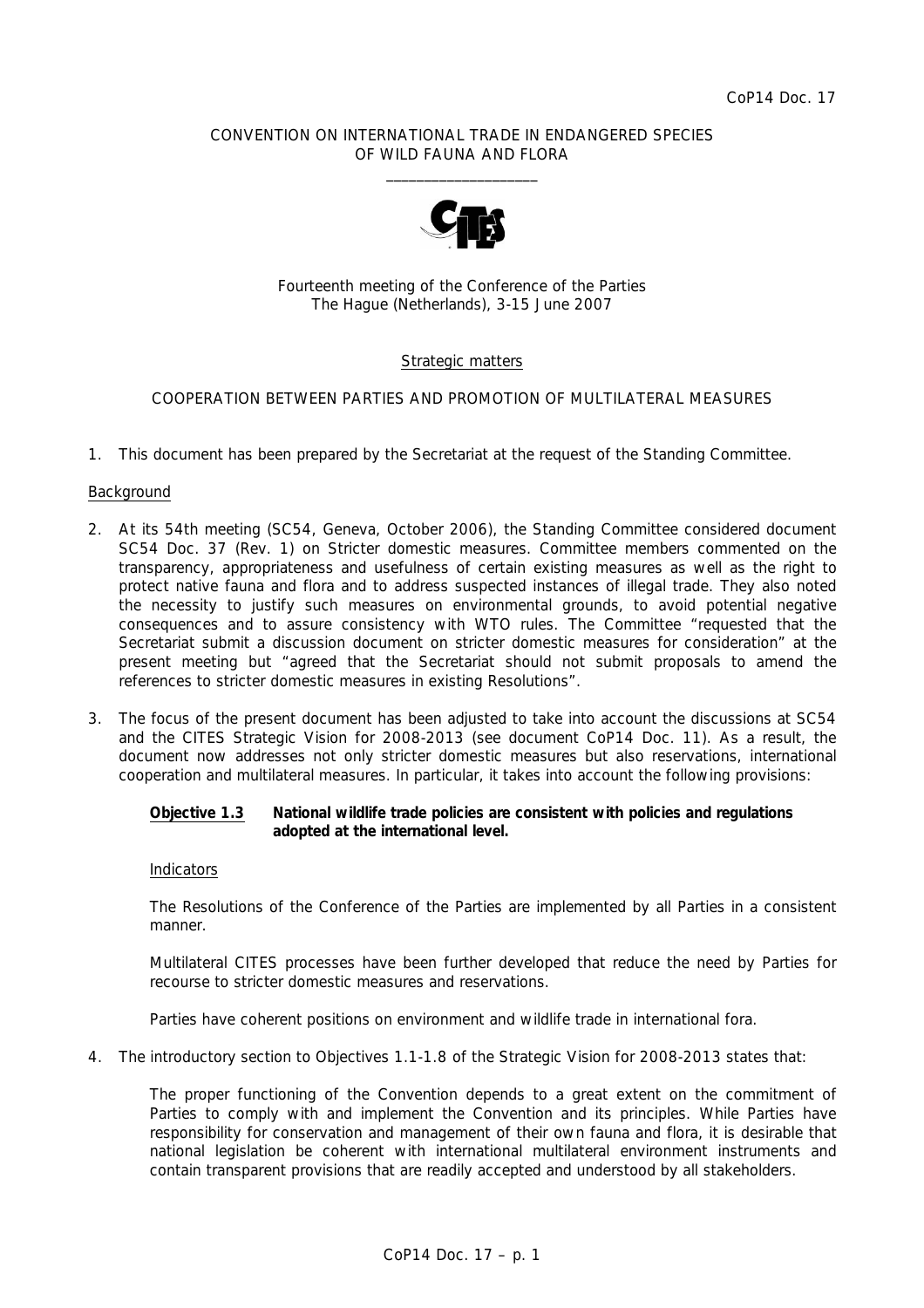5. Material contained in the present document is largely structured around the indicators listed in paragraph 3 above, with primary emphasis being placed on international cooperation and multilateral measures. The first section of the document addresses the nature of CITES multilateral and bilateral processes that have been adopted by Parties to facilitate and achieve implementation of the Convention. The second section looks at the way in which Parties have exercised their rights to adopt stricter domestic measures and to enter reservations under the Convention. Finally, the third section explores the potential for promoting the use of international cooperation and CITES multilateral processes to reduce recourse to stricter domestic measures and reservations. The document should not be seen as an exhaustive review of the ways in which Parties have promoted or might promote cooperation and multilateral measures. It is simply an initial attempt to look at the subject and to provide a basis for thought and discussion.

#### Multilateral and bilateral processes

## *The text of the Convention*

- 6. All international agreements adopted by States represent a delicate balance that is reached between national sovereignty and international cooperation. The latter is not possible without giving up some of the former. The strength and effectiveness of an international agreement often depend on the degree to which States have relinquished their sovereign rights in order to deal with a shared issue or concern.
- 7. Like other treaties, CITES reflects a consensus and a compromise reached by the States that negotiated it – as well as those that later adhered to its provisions. In the preamble to the Convention, it is recognized "that peoples and States are and should be the best protectors of their own wild fauna and flora" (i.e. a national sovereignty clause) and "that international cooperation is essential for the protection of certain species of wild fauna and flora against over-exploitation through international trade" (i.e. an international cooperation clause).
- 8. Among other things, the text of the Convention embodies agreement on: definitions; principles; permits, certificates, procedures and conditions for trade; exemptions or special procedures; compliance and enforcement measures; treaty bodies; trade with States not party to the Convention; amendments; and means to resolve any disputes. Various CITES multilateral processes stem directly from these Convention provisions while others have their roots in practical experience with the Convention.
- 9. As part of the 'package deal' reached by States, presumably aimed at attracting more adherents, the Convention allows for two sorts of divergence from its terms: stricter domestic measures, which are more restrictive than the Convention [see Article XIV, paragraph 1(a)] and reservations, which are less restrictive than the Convention (see Article XXIII, Article XV, paragraph 3 and Article XVI, paragraph 2). CITES also allows for denunciation, through which a Party can completely withdraw from the Convention (see Article XXIV). This provision has been used on only one occasion, and the concerned Party later returned to the Convention.

# *Resolutions of the Conference of the Parties*

- 10. While the Convention is a legally-binding instrument which provides the basis for international cooperation, Resolutions adopted by the Conference of the Parties might be considered as 'soft law' that serves the same function. Although they are not discussed in detail below, Decisions of the Conference of the Parties and decisions and recommendations by the permanent committees constitute another layer of multilaterally-agreed measures aimed at furthering the objectives of the Convention.
- 11. CITES Resolutions, which provide interpretative guidance on the provisions of the Convention, assist Parties in achieving a common understanding about and consistent implementation of the Convention. In particular, a number of Resolutions have been adopted to clarify the exemptions and special procedures provided in Article VII of the Convention. There is not always uniform implementation of these Resolutions, however. Resolution Conf. 13.7 on Control of trade in personal and household effects provides a definition of the exemption, but additional multilateral efforts are underway to ensure that all Parties apply the exemption in an even manner (see document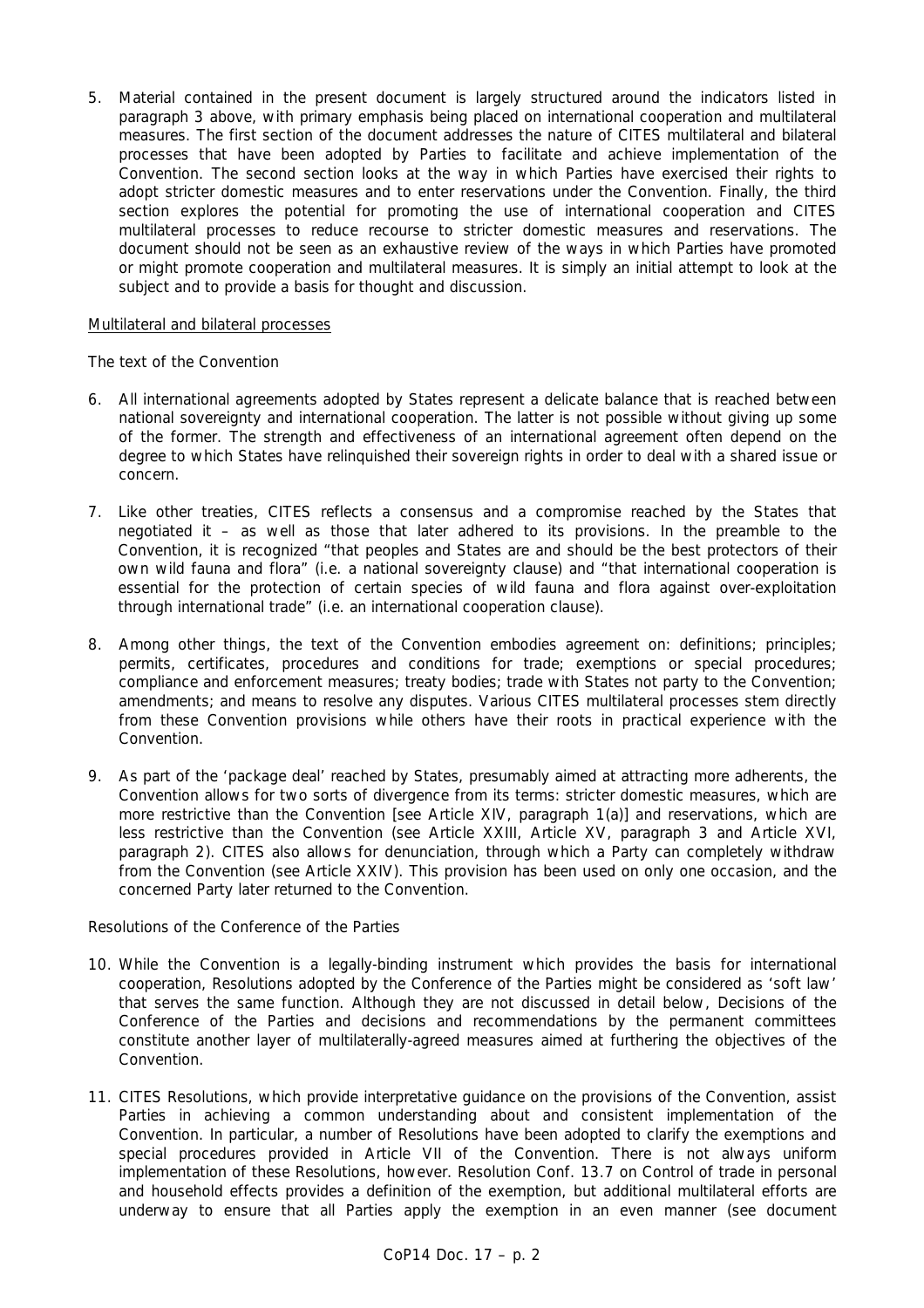CoP14 Doc. 45). Ongoing efforts to clarify concepts such as 'introduction from the sea' and 'nondetriment findings' may result in new resolutions providing guidance on both their interpretation and implementation. Supplemental information on Resolutions as a basis for international cooperation is contained in Annex 1 (English only).

12. Parties have also used Resolutions to minimize the impact of differing unilateral approaches that have been taken towards implementation of the Convention. For example, countries are encouraged under one Resolution to consult before adopting stricter domestic measures on exotic species. In addition, Parties adopted the CITES Strategic Vision through 2007 as "a broad framework designed to provide a unified focus to the Parties in their implementation of the Convention". In the first paragraph of that Strategic Vision, it is recognized that CITES trade mechanisms "require strong national capacity backed by good cooperation at national, regional and global levels".

## *Bilateral trade between Parties*

- 13. Besides its role as an instrument for multilateral cooperation, the Convention facilitates bilateral cooperation between exporting and importing countries as they take decisions related to individual shipments in trade. Exporting and importing countries have equal, though somewhat differentiated, responsibilities for trade in specimens of Appendix-I species. Exporting countries have primary responsibility for determining the level of trade in specimens of Appendix-II and -III species, however, with the role of importing countries shifting to one which is supportive in nature. Resolution Conf. 12.3 (Rev. CoP13) on Permits and certificates provides guidance to both exporting and importing countries on how to take (and consult about) permit decisions. Inclusion of a standard permit form in the Resolution has helped to harmonize CITES documentation and to facilitate the acceptance of such documentation. This has been complemented by the regular distribution of sample permits, and efforts are now underway to make these available electronically. The overall trend towards e-permitting should make it easier for Parties to issue, verify and decide whether to accept CITES documents.
- 14. Bilateral consultations between Management Authorities enable queries to be answered, technical mistakes or omissions to be clarified and, if necessary, permits to be reissued or retrospective permits issued. Unfortunately, bilateral consultations are not yet as regular or as effective as they might be. Exporting countries have complained to the Secretariat that their CITES documents have been refused by an importing country without prior consultation. For their part, importing countries have complained to the Secretariat that there is no prompt response to queries they have sent to exporting countries. More and better two-way communication between Parties (and non-Parties) is clearly needed. This might take place at CITES-related meetings and over the telephone as well as through letters, telefaxes or emails. Direct contact is preferable to indirect contact via the Secretariat. If long-distance consultation cannot resolve certain concerns, one country might consider visiting the other and even providing related technical or financial assistance.
- 15. There is no specific reference to 'cooperation' in Resolution Conf. 11.18 on Trade in Appendix-II and -III species. Parties are nevertheless encouraged to consult with one another if they deem that such a species "is being traded in a manner detrimental to the survival of that species". If consultation is not feasible or successful, they might call upon the Secretariat to assist them. In the operative paragraphs of Resolution Conf. 11.3 (Rev. CoP13), it is recommended that an importing country notify the country concerned if it "has reason to believe that specimens of an Appendix-II or -III species are traded in contravention of the laws of any country involved in the transaction".

#### Unilateral measures

16. The Convention's obligations are fairly substantive and clear-cut. Resolutions have been adopted to give interpretative guidance for those provisions which Parties found to be somewhat complex or ambiguous (e.g. certain exemptions and special procedures). Decisions under the Convention have generally been taken by consensus. Unlike the Convention or related Resolutions and decisionmaking, which are multilateral in nature, stricter domestic measures and reservations are unilateral actions that an individual Party decides to take. Some of these measures and reservations have been adjusted or withdrawn over time, in response to changes in circumstances or policies.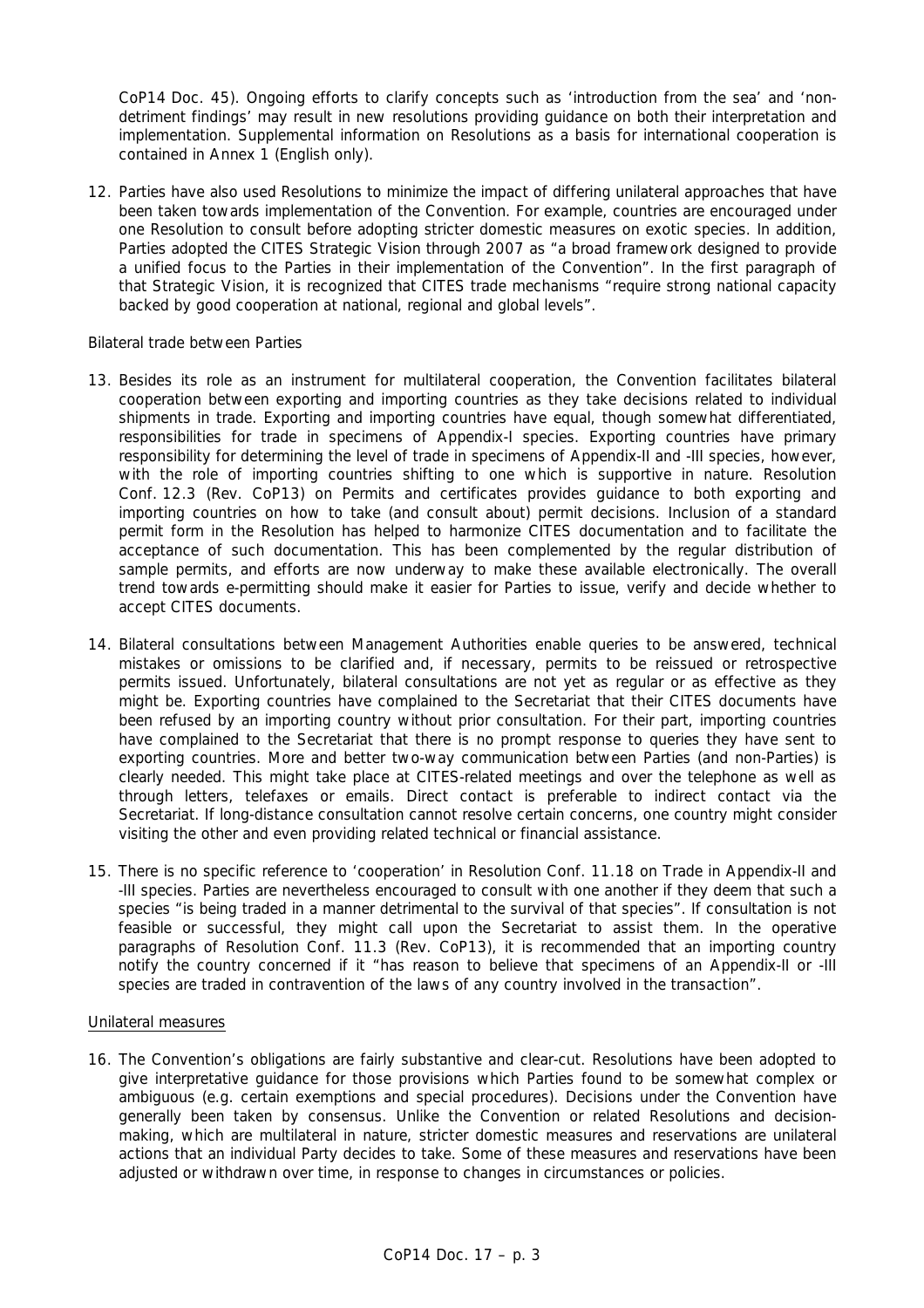- 17. The legal right for Parties to adopt stricter domestic measures or to enter reservations is clear, and the scope of this right is determined by the Convention. Paragraph 1 of Article XIV states that the Convention does not affect a Party's right to adopt stricter domestic measures "regarding the conditions for trade, taking, possession or transport of specimens of species included in Appendices I, II and III, or the complete prohibition thereof". It also states that the Convention does not affect a Party's right to adopt similar domestic measures regarding non-CITES specimens. Article XXIII does not allow any general reservations, but it does allow specific reservations (i.e. in relation to a species included in the Appendices or parts and derivatives of a species included in Appendix III). These might be entered at the time of a State's adherence to the Convention or with regard to amendments made to the Appendices under Article XV or XVI (i.e. within 90 days after their adoption in relation to Appendix I or II and at any time after their communication in relation to Appendix III).
- 18. As mentioned above, recognition of the right to adopt stricter domestic measures and reservations has probably enabled and encouraged States to participate in CITES when they might otherwise not have done so. The use of such measures and reservations may have allowed States to adjust their obligations under the Convention so that they conform to domestic law where it was not feasible for political, cultural, social or economic reasons to change that law. The underlying notion is that it is better to have States in the treaty than not to be party at all.

#### *Stricter domestic measures*

- 19. Parties have adopted stricter domestic measures for both native and exotic species listed in the Appendices. A recent analysis of the 2003-2004 biennial reports (see document CoP14 Inf. 15) shows that a majority of Parties reporting have adopted stricter domestic measures regarding the conditions for trade (75 %), taking (60 %), possession (65 %) and transport (55 %) of CITES-listed specimens. Some of these measures have taken the form of export or import bans on individual animal or plant species or categories of species.
- 20. It is recommended in Resolution Conf. 4.22 (Proof of foreign law) that Parties provide detailed information to the Secretariat on their stricter domestic measures, essentially to increase their transparency. It is recommended in Resolution Conf. 6.7 (Interpretation of Article XIV, paragraph 1, of the Convention) that Parties consult with range States when considering the adoption of stricter domestic measures for exotic species. To date, there has been inconsistent implementation of both Resolutions. Parties have sometimes appeared to deem consultations with non-governmental organizations as a reasonable substitute for consultations with government bodies in affected range **States**
- 21. Stricter domestic measures seem to result, *inter alia*, from the perceived need to: provide a higher level of national protection for a species because it is a native species or because its inclusion in a particular Appendix does not reflect its conservation status in that country; protect a country's ecosystems from invasive exotic species; address suspected instances of illegal trade; prevent an exemption or special procedure under Article VII of the Convention from being used as a 'loophole' for illegal trade; limit trade in order to reduce the institutional resources or other costs involved with its monitoring; defer to relevant and additional public health or veterinary or phytosanitary requirements; ensure the economic competitiveness of local producers; and avoid possible criticism or pressure from special interest groups or the media, especially those which are against the consumptive use of wildlife.
- 22. On occasion, the Conference of the Parties has recommended that Parties adopt stricter domestic measures. Under Resolution Conf. 11.3 (Rev. CoP13), "if an importing country has reason to believe that specimens of an Appendix-II or -III species are traded in contravention of the laws of any country involved in the transaction", it should "where possible, apply stricter domestic measures to that transaction as provided for in Article XIV of the Convention". Under Resolution Conf. 11.18, it is recommended that Parties might apply stricter domestic measures if consultation with another State regarding possible overexploitation of a species is not feasible or successful.
- 23. The title of Article XIV of the Convention (i.e. Effect on domestic legislation and international conventions) implies that its primary aim may have been to ensure that existing stricter domestic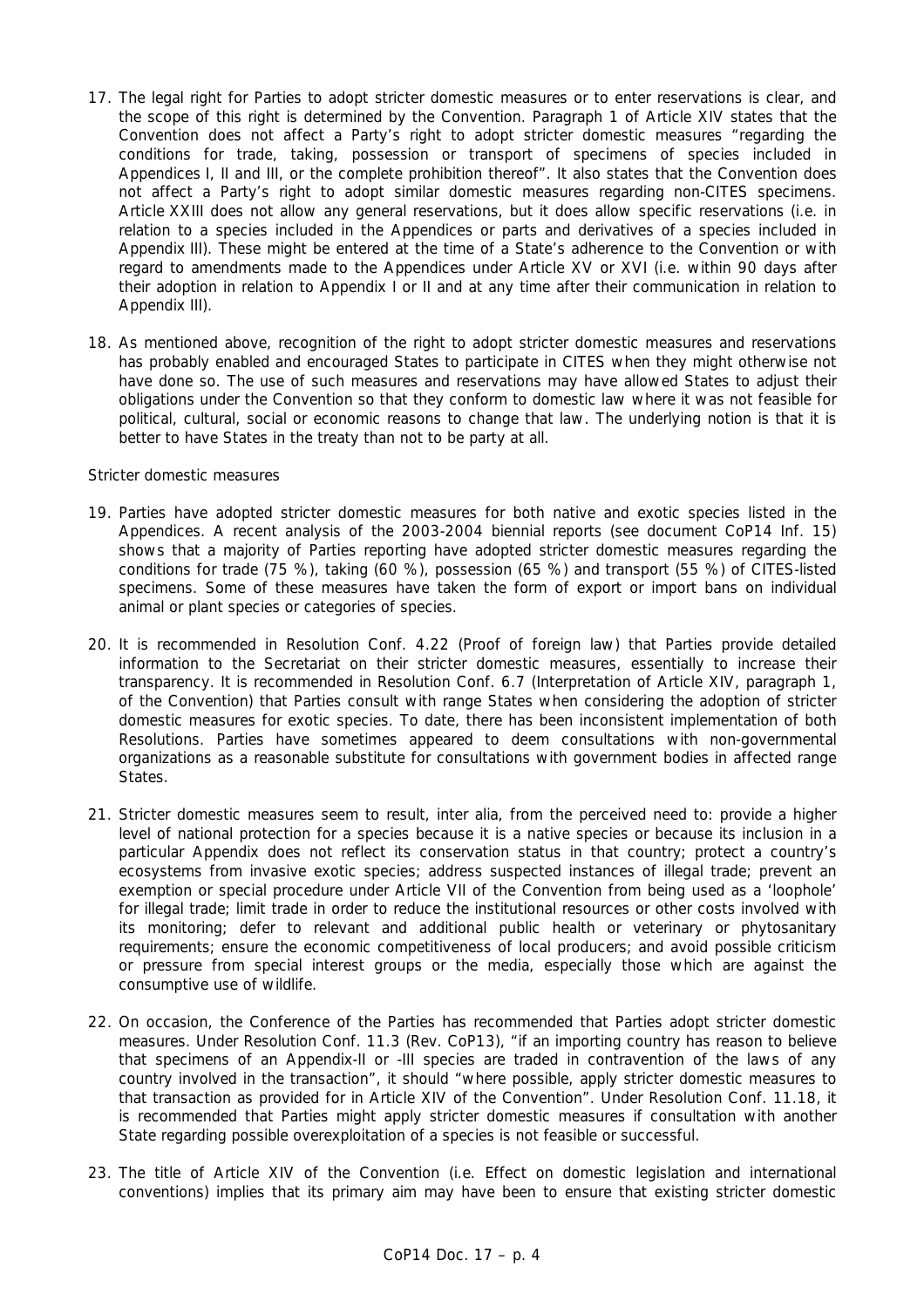measures were not automatically invalidated by a country's adherence to the Convention. This would have allowed Parties some time to bring their stricter domestic measures into conformity with the objectives and provisions of the Convention. The future adoption of stricter domestic measures may also have been anticipated but it seems unlikely that negotiating governments would have necessarily wanted to encourage their widespread adoption. It has moreover been suggested by some Parties that the negotiators of Article XIV envisaged that stricter domestic measures would be adopted primarily by exporting and not importing countries.

- 24. A number of Parties have considered that stricter domestic measures might be warranted under certain circumstances. For example, the requirement of an import permit for all specimens of Appendix-II species might be justified by the difficulties in controlling a specimen's movements once it enters a region which has common external Customs control and no Customs control between participating countries. The requirement of an import permit for live specimens of Appendix-II species might be justified by the difficulties of dealing with such specimens if their arrival is unexpected and the relevant documents are not in order as they have to be seized, cared for or disposed of. Affording a particular native species more protection than is provided under CITES may be justified if the conservation status of the national population is different than that of the global population on which the CITES listing is based.
- 25. The need for species-specific measures may not be agreed by all of the countries that share the species. In Resolution Conf. 12.7 (Rev. CoP13) it is recommended that "if a range State of a shared stock of a species of Acipensiformes decides to reduce its quota established in accordance with this Resolution under stricter domestic measures, this shall not affect the quotas of the other range States of this stock". Moreover, the need for a unilateral measure is not the only factor to be taken into account. It is recommended in Resolution Conf. 10.13 (Rev. CoP13) (Implementation of the Convention for timber species) that Parties "consider any possible deleterious conservation and trade impacts before they impose stricter domestic measures on trade in timber specimens of species included in Appendix II or III".
- 26. Certain stricter domestic measures might be avoided altogether through the use of a multilateral process or reconsideration of the necessity for a particular unilateral measure. For example, it seems that concerns about the sufficiency of CITES protection for a particular species would best be addressed through the amendment procedures provided in the Convention. Concerns about species being affected adversely by trade should be addressed through the Review of Significant Trade. Some national or supra-national legislation provides full protection for many or all domestic species, apparently irrespective of their actual conservation status, and this policy approach might be reviewed to determine whether such a degree of protection is really needed for relevant CITES-listed species.
- 27. Stricter domestic measures that require particular care are ones that result in the complete or nearlycomplete closure of an import market. Such measures have not been very common but they include, *inter alia*, broad bans on live wild bird imports. Such bans have been justified on conservation or human and animal health grounds and are said to be consistent with WTO rules. The bans cover a large number of exotic species whose individual conservation status varies. They are permanent in nature but allow imports to be considered if comprehensive conservation management plans are first adopted by range States. They are seen as providing a positive economic benefit to producers of captive-bred birds in the importing countries. There are indications that special interest groups have begun to promote similarly broad import bans for live mammals and amphibians.
- 28. Other stricter domestic measures that require careful attention are those that may unnecessarily conflict with multilateral processes already agreed in CITES. For example, conservation management requirements imposed on a range State via the application of an importing country's national legislation may not be entirely consistent with multilateral recommendations found in a Resolution of the Conference of the Parties or a decision of the Standing Committee.
- 29. Some countries have assessed the impacts and effectiveness of their stricter domestic measures. In one instance this resulted in confirmation of the appropriateness and usefulness of such measures and their subsequent retention. In another instance, the assessment resulted in a revised set of stricter domestic measures which were more limited in number and scope. Parties that are currently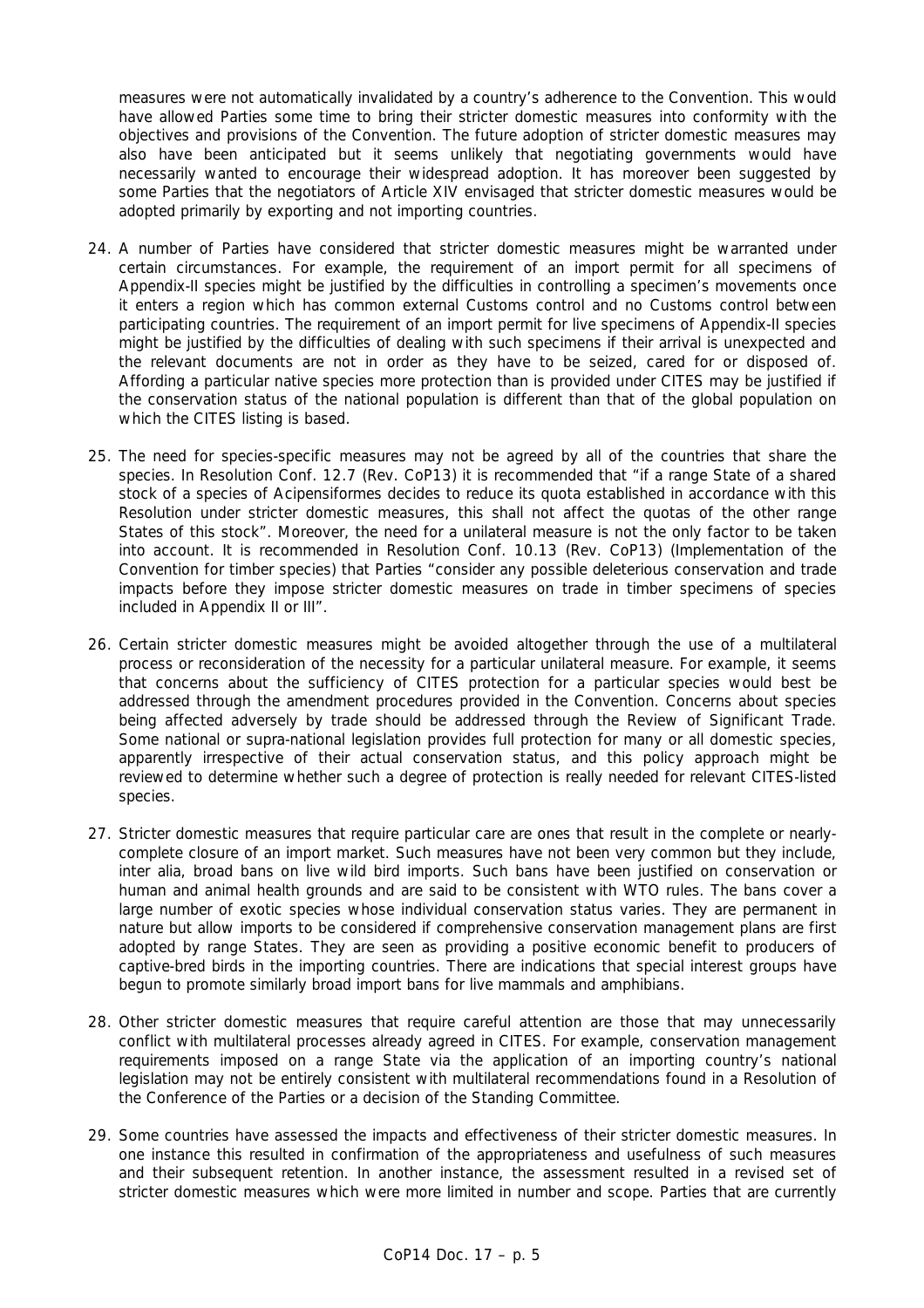undertaking wildlife trade policy reviews (see document CoP14 Doc. 15) will be looking at their stricter domestic measures as an aspect of the review.

30. Certain regional agreements that regulate in a more restrictive manner some of the species covered by CITES (e.g. the Specially Protected Areas and Wildlife Protocol to the Convention for the Protection and Development of the Marine Environment of the Wider Caribbean Region, the Inter-American Convention for the Protection and Conservation of Sea Turtles, the Agreement on the Conservation of Cetaceans of the Black Sea, Mediterranean Sea and contiguous Atlantic Area, and the Agreement on the Conservation of Small Cetaceans of the Baltic and North Seas) could be considered as a set of stricter domestic measures for those countries that are party to both the regional agreement and CITES.

## *Reservations*

- 31. During the negotiation of the Convention, a few countries suggested the inclusion of a general reservations clause but this was rejected by other countries because they thought that allowing reservations on whole articles would defeat the entire purpose of the treaty. Although some multilateral environmental agreements (e.g. the Montreal Protocol on Substances that Deplete the Ozone Layer) do not allow any reservations whatsoever, the working draft used for the negotiation of CITES provided for specific reservations and this approach was accepted by governments.
- 32. The list of reservations on the CITES website as of March 2007 showed that some 37 Parties had entered reservations for 1 to 55 species. No reasons need to be given for reservations. In a document prepared for the third meeting of the Conference of the Parties (New Delhi, 1981), the Secretariat said that "[i]n some cases, reservations were entered simply because a Party disagreed with the majority decision regarding the listing of a species ... or else as a transitory administrative measure to preserve the *status quo* until national legislation has been brought into line with the amended Appendices. In most cases, however, reservations are motivated by national economic interests, aimed at preserving trade options and privileges as an exception from internationally accepted standards." (see document Doc. 3.22). Reservations can be and have been withdrawn.
- 33. In Resolution Conf. 1.5 (Rev. CoP12), [proposed for consolidation with Resolution Conf. 9.25 (Rev.) in document CoP14 Doc. 20.2], it is recommended that a Party which makes a reservation on a species listed in Appendix I or II should not then propose that the same species be listed in Appendix III. It is recommended in Resolution Conf. 4.25 on Effects of reservations that any Party having entered a reservation with regard to any species included in Appendix I treat that species as if it were included in Appendix II for all purposes, including documentation and control. This recommendation was intended to assist multilateral cooperation in the regulation of trade and the collection of trade data, despite the entering of a reservation.
- 34. The Convention is silent on the treatment of reservations where a species is transferred from one Appendix to another. At its 53rd meeting (SC53, Geneva, June – July 2005), the Standing Committee endorsed treatment of reservations as lapsing if a species is transferred to another Appendix (see document SC53 Doc. 34). The Secretariat had suggested that this would be "more in keeping with the conservation spirit of the Convention and the general principle that reservations undermine the effectiveness of the Convention". Related revisions to Resolution Conf. 4.25 are now proposed in document CoP14 Doc. 49.

#### Promotion of international cooperation and multilateral processes

- 35. International cooperation requires mutual trust and respect. If these are present, the perceived need for stricter domestic measures and reservations may evaporate. While any government may impose stricter domestic measures or enter reservations, international wildlife trade should be managed through multilateral action and agreement. It is by working together that governments and other interested parties can best protect wildlife and maintain a sustainable trade system that prevents more plant and animal species from becoming extinct.
- 36. Multilateral action is not just intergovernmental in nature but can and should involve 'other interested parties' or stakeholders. Such stakeholders generally have access to and the ability to inform or influence multilateral decision-making under the Convention. Moreover, the analysis of Parties'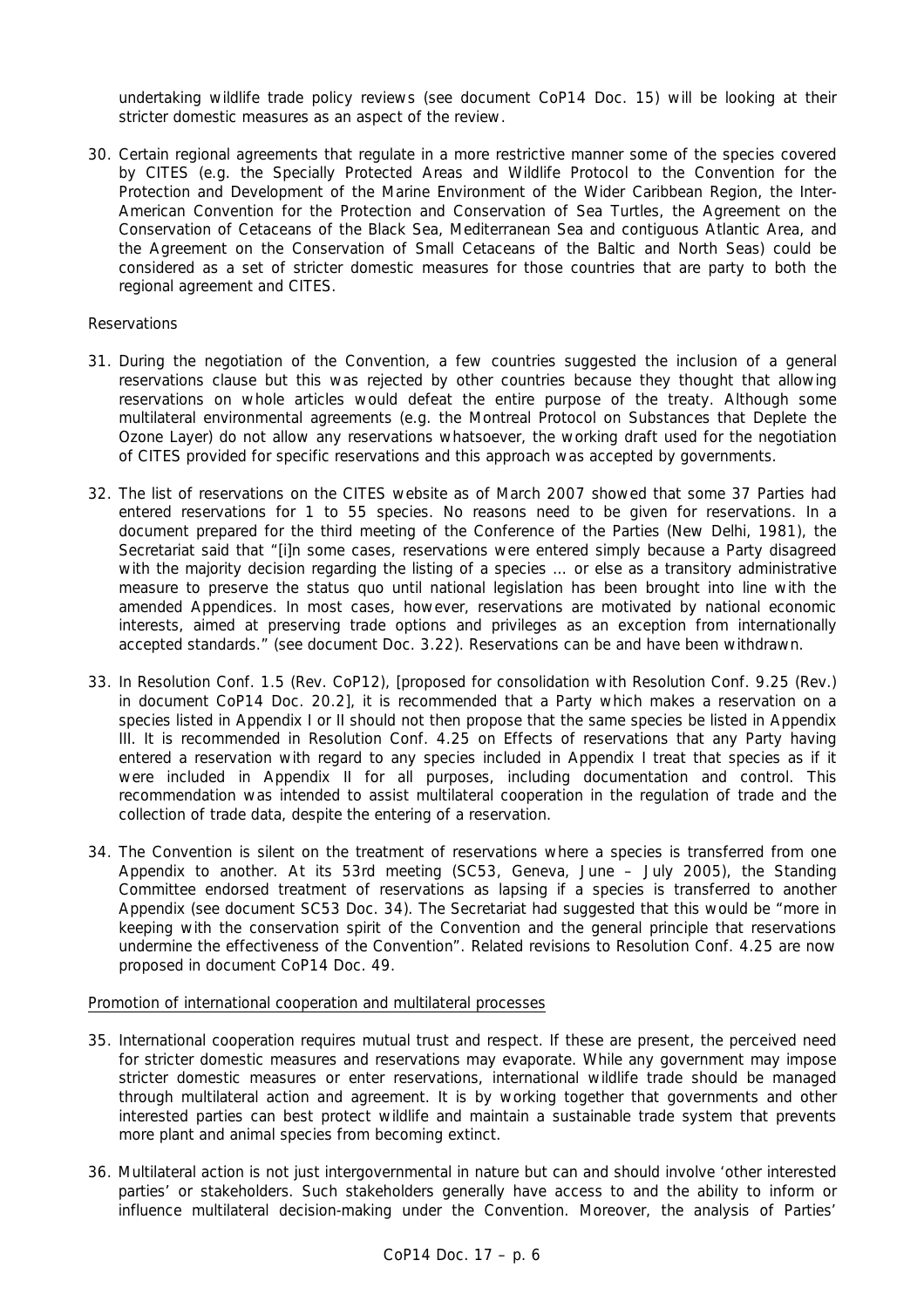biennial reports for 2003-2004 shows that 70 % of those reporting had collaborated with nongovernmental organizations at the national level. About half of those reporting had collaborated with trade or private sector associations, sub-national authorities and local communities. Only 16 % had apparently collaborated with indigenous people. Additional effort seems needed to enhance cooperation, at both the national and international levels, with local communities and indigenous groups – taking account of their livelihood concerns – as well as the private sector. This would help ensure that the development and implementation of future multilateral or unilateral actions are balanced and not skewed towards one interest or another.

- 37. A Party has the sovereign right to decide what it will allow to be sold and what it will allow to be bought in relation to specimens covered by the Convention. It takes such decisions based on scientific determinations about the potential impact of such trade, legal determinations about the proper acquisition of the specimens that will be traded and policy determinations about whether it wishes to authorize trade in a particular species or specimen. Each of these decisions, however, will have implications for other Parties and may limit the options they have for exercising their sovereign rights. Parties should therefore ensure that the scientific, legal and policy information underlying their decisions is objective, complete and accurate. They should also take account of the economic and social interests which may be behind or be affected by a particular policy. The Convention prohibits commercial import which has a high risk of endangering the survival of species in the wild and regulates commercial international trade which creates a lesser or no risk of such harm. National implementation should respect this differentiated treatment.
- 38. Misperceptions about the Convention continue to hamper effective cooperation. Some stricter domestic measures and reservations are derived from, and contribute to, the false notion of CITES as an 'embargo' on wildlife trade. The title of the Convention does not refer to 'illegal' trade. Rather, it is a treaty that was adopted to regulate international trade. In a recent case requiring an interpretation of the Convention, a national court found that its aim is to permit trade in certain species in a controlled, sustainable manner. The court determined that, if trade were banned under the Convention, there would have been no need to expressly recognize the ability of Parties to adopt stricter domestic measures.
- 39. During the negotiation of the Convention, it was described as an essentially uncomplicated agreement which would protect endangered species, without creating a non-tariff barrier to legitimate trade in plants and animals. It was envisaged as requiring a sort of 'Green Export Certificate' for listed species that would provide an important tool for Customs officials of importing States. Differing interpretations and applications of its provisions, varying degrees of mutual trust and respect, and diverse policies and practices regarding wildlife trade in general have caused the Convention to appear more complicated – and more restrictive – than it is. In reality, it remains fairly simple and straightforward. The possibility for Parties to diverge from the provisions of the Convention, and the national or supranational actions that have been taken as a result, have contributed to the complexity associated with the Convention. Efforts to simplify implementation of the Convention, therefore, need to take national and supranational policies and actions into account.

#### *Consistent implementation of Resolutions*

- 40. The consideration and adoption of resolutions is a key multilateral process within the Convention. Resolutions resulting from this multilateral decision-making process have substantial legal force and, once they are agreed, they should be followed. Some Parties have provided in their legislation for the general incorporation of all Resolutions adopted by the Conference of the Parties, and this is encouraged under the National Legislation Project. Such an approach has the effect of making such Resolutions legally binding and, in principle, should ensure that they are implemented in accordance with their provisions.
- 41. A number of Parties implement only certain Resolutions or portions of them. Information contained in the Reference Lists section on the CITES website shows that there is inconsistent implementation of Resolution Conf. 10.20 (Frequent cross-border movements of personally owned live animals) and Resolution Conf. 13.7 (Control of trade in personal and household effects). Information contained in the Notifications to the Parties shows that not all Parties follow Resolution Conf. 12.10 (Rev. CoP13) (Guidelines for a procedure to register and monitor operations that breed Appendix-I species for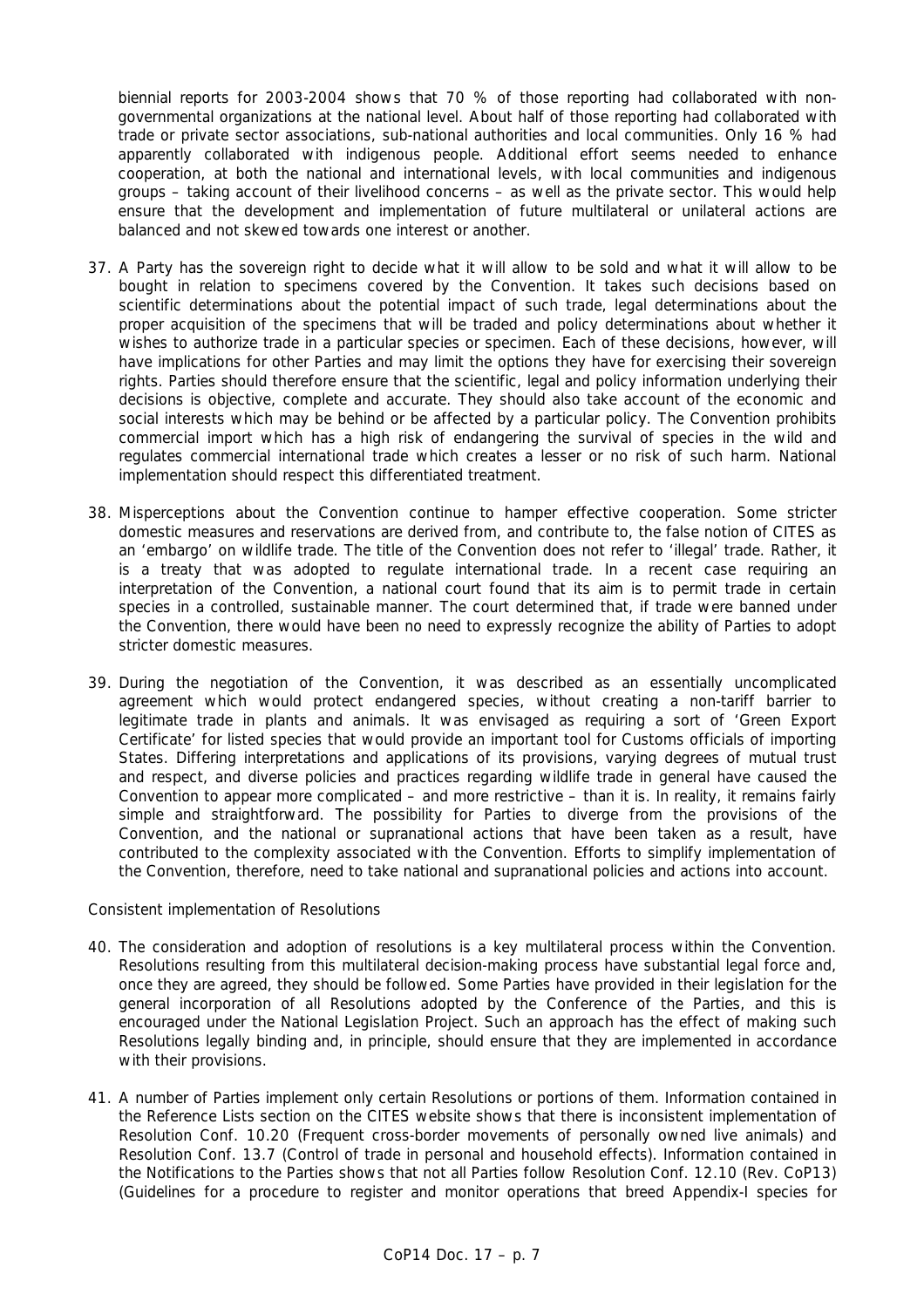commercial purposes) or Resolution Conf. 13.6 (Implementation of Article VII, paragraph 2, concerning 'pre-Convention' specimens). Complaints have been made to the Secretariat that at least one Party does not implement Resolution Conf. 13.5 (Establishment of quotas for black rhinoceros hunting trophies). On occasion Parties interpret a Resolution differently than other Parties or wish to apply it in a flexible manner because of practical considerations in a situation where there is a low risk of conservation harm.

- 42. It would be useful to learn more about the Resolutions that Parties do not implement in part or in whole and to identify the reasons for that practice. Such a review could consider any associated implementation problems that are mentioned in Parties' biennial reports (i.e. any difficulties encountered in implementing specific Resolutions or Decisions adopted by the Conference of the Parties and measures, procedures or mechanisms within the Convention that would benefit from review and/or simplification). The analysis of Parties' 2003-2004 biennial reports showed concern being expressed about, *inter alia*, implementation of captive breeding and artificial propagation procedures, the personal effects exemption, Resolution Conf. 12.7 (Rev. CoP13) and Resolution Conf. 12.10 (Rev. CoP13). A more in-depth analysis of this and other information might result in a decision to clarify, revise or repeal (and perhaps replace) a particular Resolution.
- 43. Increased and targeted capacity building could contribute to the consistent implementation of Resolutions as well. There is a general need to improve the reliability of non-detriment and legal acquisition findings by all Parties. This, in turn, will engender more trust and respect between Parties and ensure that their CITES documents are seen and treated as 'green certificates'. Lessons taken from the chemicals management sphere could be useful in this regard (e.g. the establishment of good laboratory practice and standard testing methods which led to the mutual acceptance of resulting data).
- 44. A number of Resolutions appear to be more restrictive than the Convention, and this also needs more review.

## *Multilateral CITES processes that could reduce recourse to stricter domestic measures and reservations*

- 45. By acknowledging the right of States to adopt stricter domestic measures or to enter reservations, it is likely that negotiating governments expected that a Party would only take those actions that were reasonable (i.e. a proportionate response to a real need). They may also have expected that a Party would first seek a multilateral or bilateral solution to an identified problem or concern, before resorting to a unilateral solution. In this connection, Rio Principle 12 states that, "Unilateral actions to deal with environmental challenges outside the jurisdiction of the importing country should be avoided. Environmental measures addressing transboundary or global environmental problems should, as far as possible, be based on international consensus".
- 46. It is also important, however, to acknowledge Rio Principle 2 which provides that:

*States have, in accordance with the Charter of the United Nations and the principles of international law, the sovereign right to exploit their own resources pursuant to their own environmental and developmental policies, and the responsibility to ensure that activities within their jurisdiction or control do not cause damage to the environment of other States or of areas beyond the limits of national jurisdiction.* 

47. The legality of stricter measures or reservations should be distinguished from their legitimacy. Although divergences from the Convention are legally permitted, their broad acceptance by all Parties depends on whether they appear consistent with the spirit, purpose and principles of the Convention. Their consistency with relevant Resolutions adopted by the Conference of the Parties as well as the wider policy context (e.g. other international legal obligations or other environmental, social and economic aims) is also important. Legitimate measures or reservations are those which appear to be, *inter alia*: based on rational or legal authority; internally and externally coherent; fair or equitable; the product of consultations with affected or interested parties; and generally worthy of respect. The legitimacy of certain measures or reservations may depend upon their number, their nature and scope, their duration and the way in which they are applied. The level of their acceptance may change over time due to changing circumstances or opinion. Should that acceptance level drop below a certain point, however, legitimacy can be lost. It might be regained through better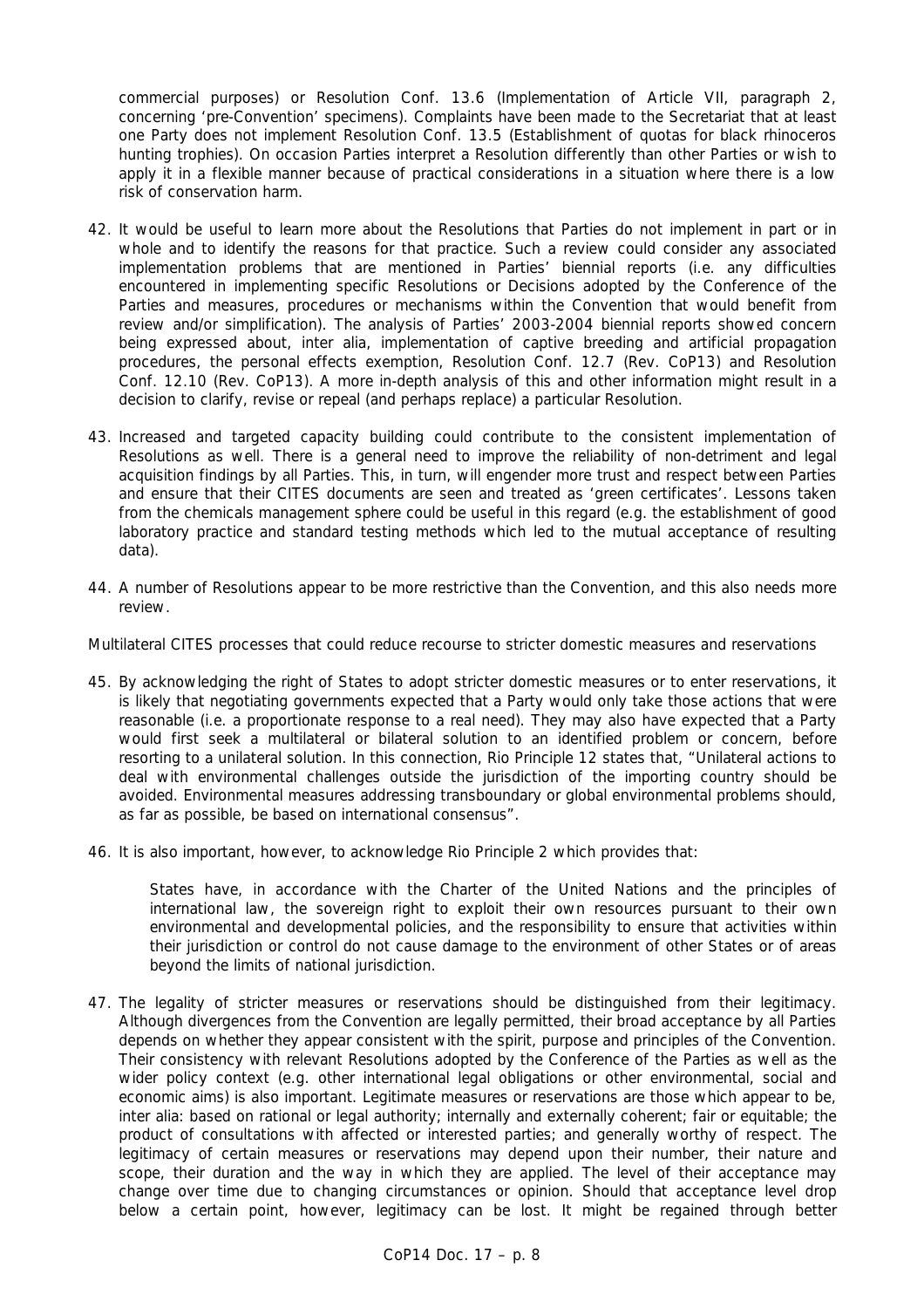awareness-raising or assistance regarding a particular measure, an adjustment in the measure itself or a change in its application.

- 48. Recognizing that not all CITES Parties are also party to the Cartagena Protocol on Biosafety, it might nevertheless be interesting to note that Article 2(4) of the Protocol reads: "Nothing in this Protocol shall be interpreted as restricting the right of a Party to take action that is more protective of the conservation and sustainable use of biological diversity than that called for in this Protocol, provided that such action is consistent with the objective and the provisions of this Protocol and is in accordance with that Party's other obligations under international law".
- 49. Parties might identify a list of 'CITES multilateral processes' that could be used to reduce recourse to stricter domestic measures and reservations. Some possible processes were mentioned earlier in this document and others are contained in Annex 1. Once such a list has been established, a problemanalysis/resolution approach could be used. This would involve first describing very precisely the problem, issue or concern raised by a Party – including its possible cause. The list of multilateral processes could then be checked to see whether one of them might be used to address the concern.
- 50. If a multilateral process does not work (or works very slowly) or does not seem appropriate, the concerned Party might consider whether a unilateral action would effectively address the concern. It should consult with potentially affected Parties where appropriate, think carefully about the kind of action that might achieve the desired result and then design the action as narrowly as possible to meet the particular concern, ensuring consistency with the Convention and relevant Resolutions. The measure or reservation should be considered temporary and not permanent, and adjusted or withdrawn if there is a change in relevant circumstances or policies.
- 51. In 1996 a study was done by Environmental Resources Management, under a contract with the Secretariat, on how to improve the effectiveness of the Convention. The study resulted in 25 recommendations, one of which stated that "[t]he Conference of the Parties should consider adoption of an additional interpretative resolution on stricter domestic measures".
- 52. Parties with stricter domestic measures and reservations might be encouraged to review those actions to determine whether they are effective and necessary or whether there is scope for withdrawing or adjusting them, perhaps in favour of a multilateral process. It is expected that implementation of the Convention would benefit from encouraging multilateral decision-making as well as a balanced and thoughtful approach to unilateral actions.

*Coherent positions on environment and wildlife trade in international fora*

- 53. Objective 5.4 of the CITES Strategic Vision through 2007 is "[t]o ensure continuing recognition and acceptance of CITES measures by WTO and to ensure the mutual supportiveness of the decisionmaking processes between these bodies". In related action points, the Secretariat is given responsibility for regional and international liaison between CITES and WTO while Parties are responsible for enhancing national liaison between CITES and WTO focal points. Both CITES Parties and WTO members have recognized the importance of policy coherence at the national level. More work on ensuring policy coherence and enhancing national liaison between the environment and trade regimes needs to be done, however. The wildlife trade policy review project should contribute to these efforts.
- 54. Trade measures under the Convention should be consistent with WTO rules. This means that they should be, *inter alia*, science-based and transparent. According to Rio Principle 12, "States should cooperate to promote a supportive and open international economic system that would lead to economic growth and sustainable development in all countries, to better address the problems of environmental degradation. Trade policy measures for environmental purposes should not constitute a means of arbitrary or unjustifiable discrimination or a disguised restriction on international trade".

# Recommendations

55. The Secretariat recommends that the Conference of the Parties adopt the draft decisions contained in Annex 2. The cost implications of implementing Objective 1.3 of the Strategic Vision for 2008– 2013 are contained in the costed programme of work.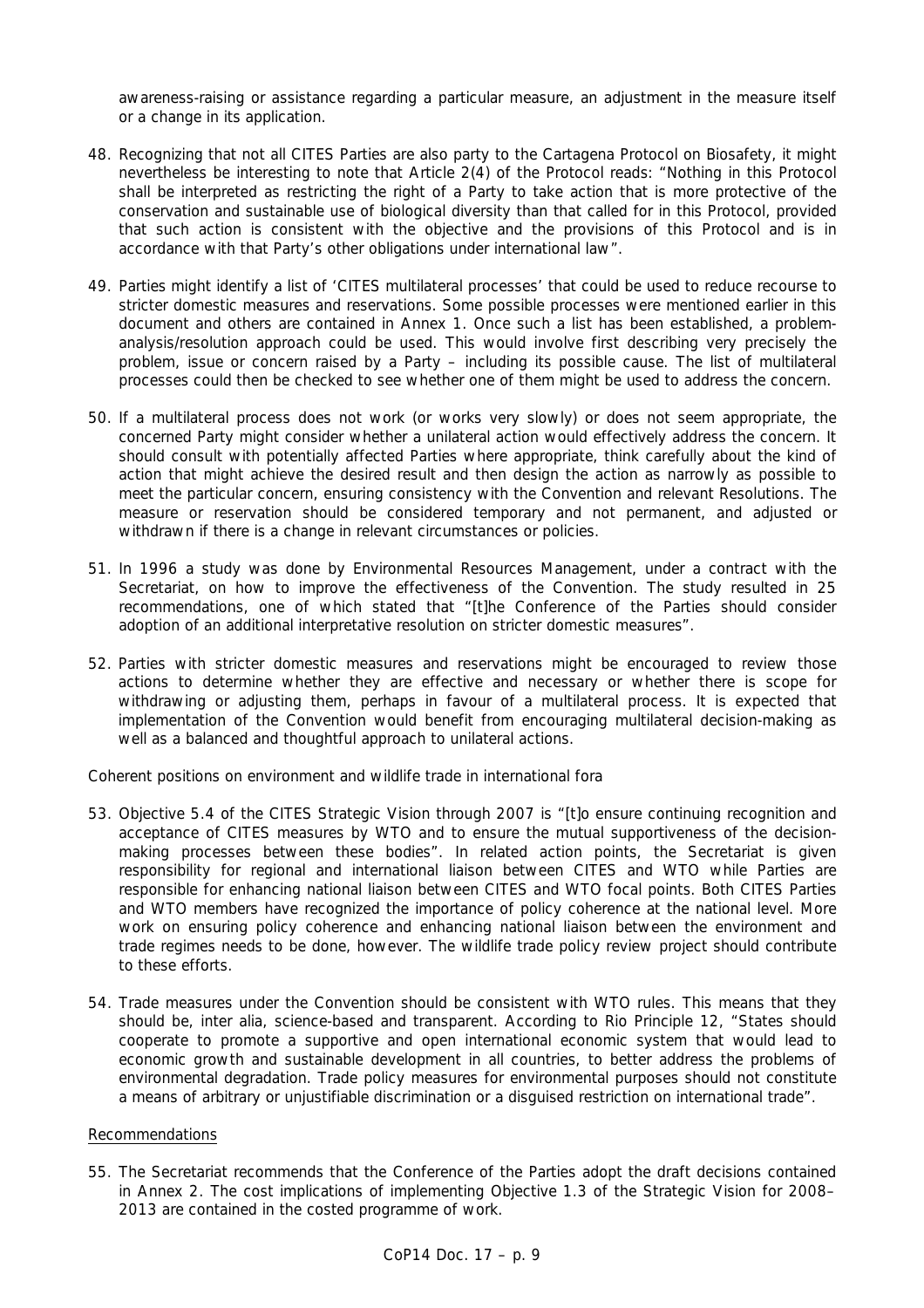## Supplemental information on Resolutions as a basis for international cooperation

- 1. In addition to providing advice, Resolutions play a role in directing assistance to Parties that need it and building mutual trust and respect among all Parties. For example, Resolutions on national reporting, the Review of Significant Trade, national legislation, and compliance and enforcement have led to the development of long-standing programmes aimed at determining whether Parties are fully implementing various aspects of the Convention or need assistance to do so.
- 2. Resolutions related to the international registration of scientific institutions, captive breeding operations and nurseries, or the universal marking, tagging and labelling of specimens are aimed at enhancing the trustworthiness of those institutions and guaranteeing the legal origin of those specimens. Services or programmes that are centralized at the international level, however, depend on a well-resourced Secretariat. In this connection, it has been found that the demanding technical analysis required of the Secretariat to support international registration of individual captive-breeding operations is generally beyond the Secretariat's limited resources.
- 3. Revised Resolutions, as well as new tools for Parties' use, have resulted from an examination of the effectiveness of CITES processes at the national and international levels. For example, continuing work is underway to improve Parties' knowledge management and reporting (while reducing their reporting burden) and to make better use of reported information in multilateral decision-making. An inventory of and a database for recommendations made and actions taken in the context of the Review of Significant Trade have been developed and will be available on-line in the future. The National Legislation Project and means for enhancing law enforcement efforts at the national level are regularly reviewed and adjusted. Draft guidelines for the management of nationally established export quotas (see document CoP14 Doc. 36) and draft guidelines for compliance with the Convention (see document CoP14 Doc. 23) have been developed. There is growing interest in evaluating the permitting and marking systems for CITES specimens, particularly in light of the trend towards e-commerce, e-documents and e-signatures, new marking technologies, related knowledge management systems, and increased use of CITES as a mandatory certification scheme (see documents CoP14 Doc. 40 and CoP14 Doc. 43).
- 4. A number of Resolutions recommend either international (i.e. global, regional or sub-regional) or national action for the conservation of and trade in specific species. These Resolutions have helped to promote better joint management of shared natural resources or harmonized management approaches among range States which may or may not be neighbours.
- 5. A keyword search of CITES Resolutions shows that they contain a number of references to 'cooperation'. One of the Resolutions containing such a reference is Resolution Conf. 3.4 on Technical cooperation, in which Parties are requested to provide CITES-related assistance through bilateral and multilateral development aid programmes, special funding and the secondment of qualified staff. Other Resolutions and Decisions include more specific calls for the provision of technical or financial support and these have often resulted in positive responses from interested Parties. The Convention lacks specific articles on the provision of technical or financial assistance, which are found in more recent multilateral environmental agreements, and Resolution Conf. 3.4 effectively fills this 'gap' even though it does not seem to receive much attention.
- 6. There is recognition in Resolution Conf. 8.21 on Consultation with range States on proposals to amend Appendices I and II "that international treaties rely for their successful implementation on cooperation and mutual respect". Although provisions of "the Convention do not require prior support of range States for proposals to amend Appendices I and II", such amendments may affect their interests. The Resolution therefore recommends prior consultation with range States or early submission of amendment proposals. This seems to have led to more letters being sent to range States but the number of responses has been limited and the extent to which those responses are reflected in the final amendment proposal is unclear.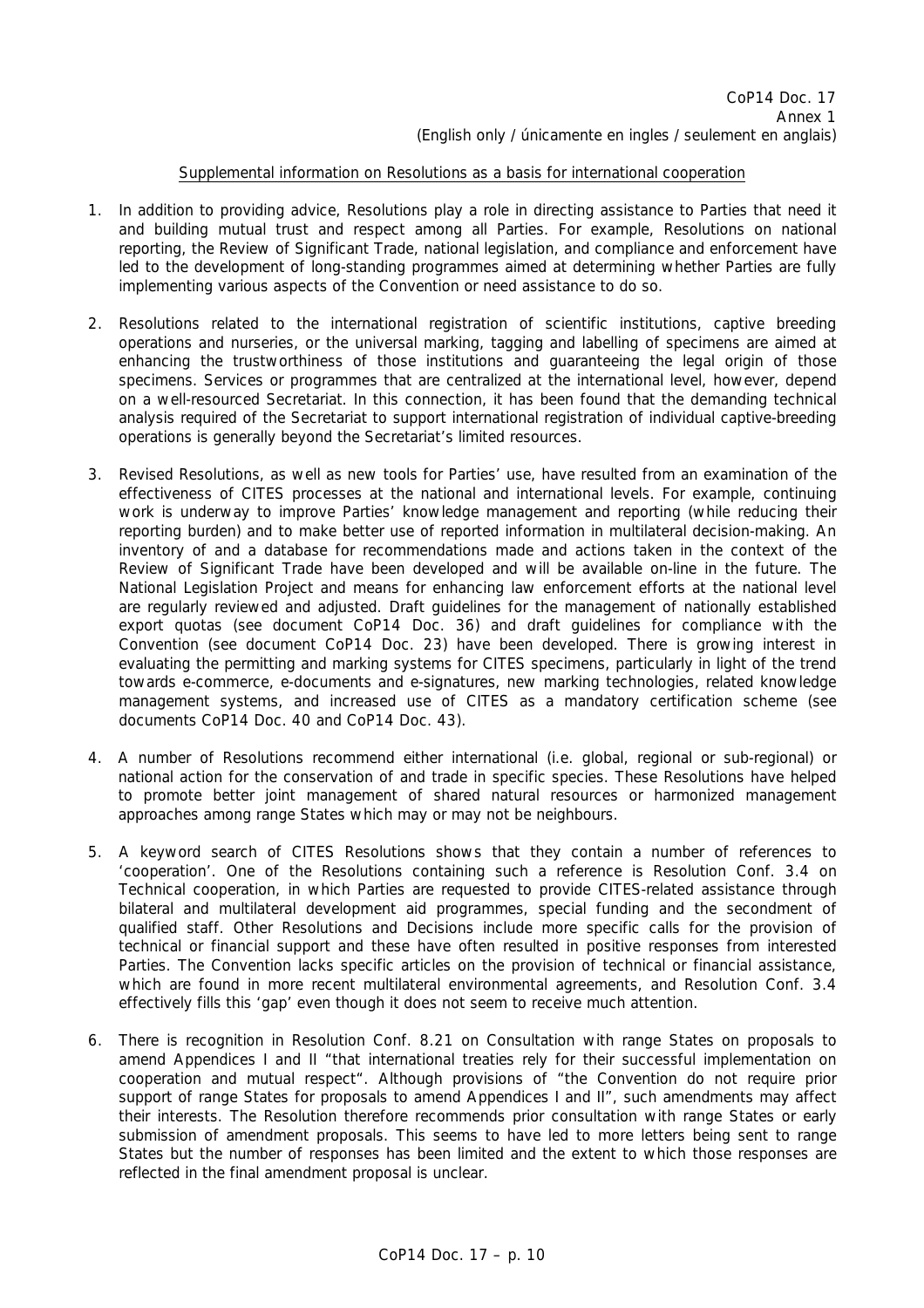- 7. The "supreme importance of cooperative and mutual action as called for at the United Nations Conference on Environment and Development in 1992" is recognized in Resolution Conf. 9.21 (Rev. CoP13) on The interpretation and application of quotas for species included in Appendix I. This Resolution enables the Conference of the Parties to set national quotas for hunting trophies of Appendix-I species, thereby satisfying the requirement under Article III of the Convention for a nondetriment finding. Such a multilateral process was designed to facilitate the acceptance of such trophies, particularly by a minority of Parties that did not treat quotas established by national Management Authorities as satisfying the non-detriment finding requirement. Examples of quotas adopted by the CoP are contained in Resolution Conf. 10.14 (Rev. CoP13) on Quotas for leopard hunting trophies and skins for personal use, Resolution Conf. 10.15 (Rev. CoP 12) on Establishment of quotas for markhor hunting trophies, and Resolution Conf. 13.5 on Establishment of export quotas for black rhinoceros hunting trophies. This multilateral solution to a problem has been fairly successful, even though it seems that not all Parties have accepted the import of hunting trophies that are within a CoP-agreed quota. Ideally, all Parties should accept the establishment of export quotas at the national level thereby removing the need for the CoP to adopt specific quotas.
- 8. Resolution Conf. 2.11 (Rev.) on Trade in hunting trophies of species listed in Appendix I responds more broadly to the need for "uniform interpretation of the Convention with regard to hunting trophies". In this Resolution, it is recommended that some hunting trophies be handled in accordance with the personal effects exemption found in Article VII, paragraph 3, of the Convention. Other hunting trophies are subject to "complementary control" by exporting and importing countries. In this connection, it is recommended that "the Scientific Authority of the importing country accept the finding of the Scientific Authority of the exporting country that the exportation of the hunting trophy is not detrimental to the survival of the species, unless there are scientific or management data to indicate otherwise". In addition to this "scientific assessment" by the exporting country, it is recommended that the importing country carry out the independent "scientific examination" required under Article III, paragraph 3 (a), of the Convention. This revised language was adopted to show that the two non-detriment findings are qualitatively different and that the importing country was not expected to re-do and challenge the non-detriment finding of an exporting country. Such an approach reflects the balance reached between national sovereignty and international cooperation.
- 9. In the introductory paragraphs to Resolution Conf. 11.3 (Rev. CoP13) on Compliance and enforcement, there is acknowledgement of "the obligation for Parties to collaborate closely in the application of the Convention" and "the need for improved cooperation and coordination among CITES authorities and wildlife-law enforcement agencies at the national, regional and international levels". Parties are specifically recommended to "inform each other of all circumstances and facts likely to be relevant to illegal traffic and also of control measures, with the aim of eradicating such traffic". They are also recommended to "work together within their regions to develop appropriate mechanisms for cooperation and coordination between wildlife-law enforcement agencies at the regional level" and to "consider nominating officials from relevant national enforcement and prosecuting agencies to participate in the Interpol Wildlife Crime Working Group".
- 10. Resolution Conf. 13.9 on Encouraging cooperation between Parties with *ex situ* breeding operations and those with *in situ* conservation programmes contains a provision urging Parties to encourage operations that breed or artificially propagate Appendix-I species to "seek cooperative measures that would support *in situ* conservation based on resources generated by those captive-breeding operations". Unfortunately, it has proved difficult to date for the permanent committees to develop implementation guidance for this Resolution (see document CoP14 Doc. 48).
- 11. Although most Resolutions were adopted to enhance cooperation among Parties to the Convention, they might be seen as applying equally to non-Parties that engage in CITES trade. Moreover, Resolution Conf. 9.5 (Rev. CoP13) on Trade with States not party to the Convention was adopted to "provide guidance to Parties for the uniform implementation of Article X of the Convention". It also facilitates the exchange of information and views between Parties and non-Parties and promotes wider participation in the Convention.